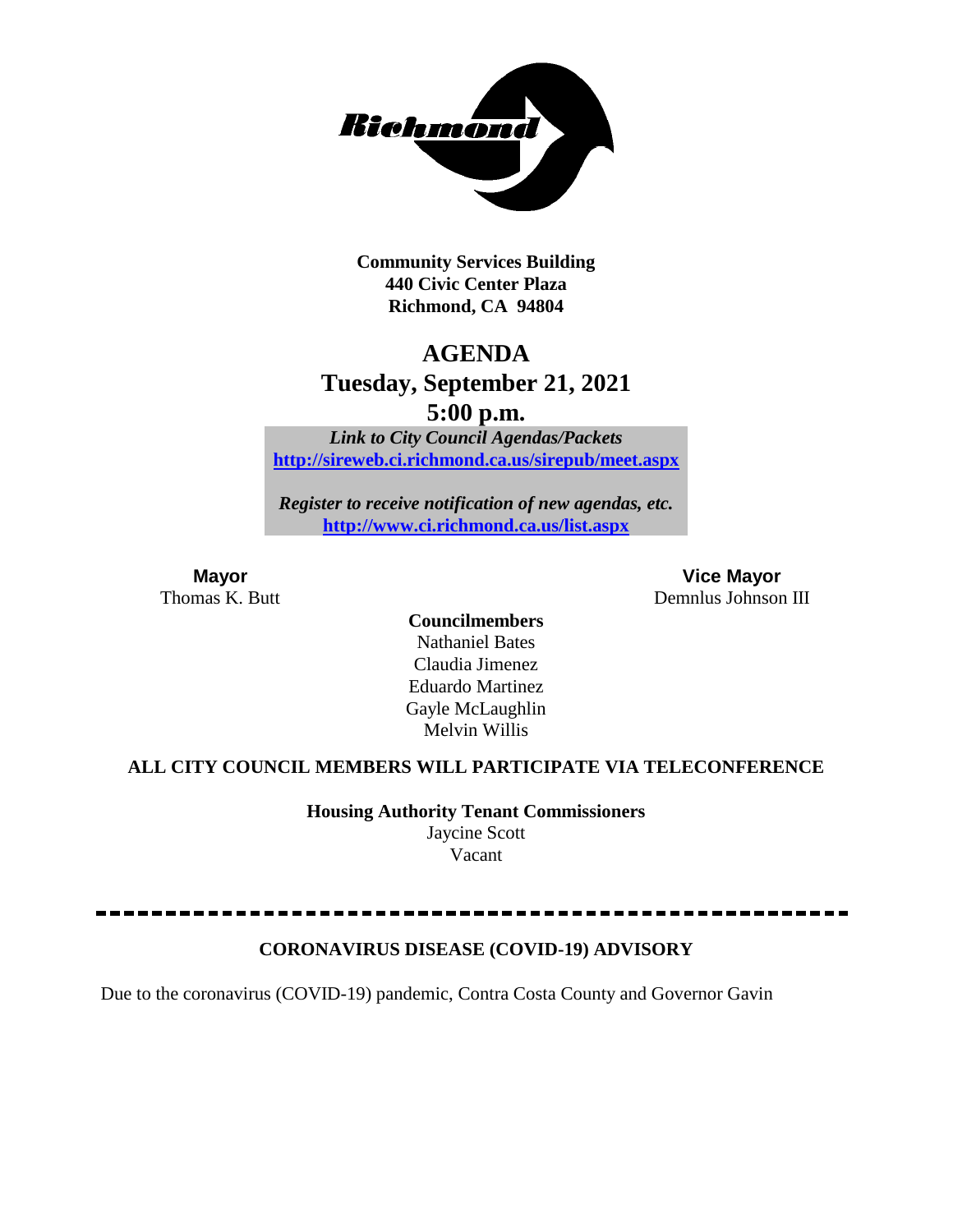Newsom have issued multiple orders requiring sheltering in place, social distancing, and reduction of person-to-person contact. Accordingly, Governor Gavin Newsom has issued executive orders that allow cities to hold public meetings via teleconferencing. Both **<https://www.coronavirus.cchealth.org/>** and **[http://www.ci.richmond.ca.us/3914/Richmond-](http://www.ci.richmond.ca.us/3914/Richmond-Coronavirus-Info)[Coronavirus-Info](http://www.ci.richmond.ca.us/3914/Richmond-Coronavirus-Info)** provide updated coronavirus information.

DUE TO THE SHELTER IN PLACE ORDERS, attendance at the City of Richmond City Council meeting will be limited to Council members, essential City of Richmond staff, and members of the news media. Public comment will be confined to items appearing on the agenda and will be limited to the methods provided below. Consistent with **Executive Orders N-29-20 and N-08-21** this meeting will utilize teleconferencing only. The following provides information on how the public can participate in this meeting.

#### **How to watch the meeting from home:**

- 1. KCRT Comcast Channel 28 or AT&T Uverse Channel 99
- 2. Livestream online at<http://www.ci.richmond.ca.us/3178/KCRT-Live>

#### **Public comment may be submitted by mail, email and/or Zoom video conference in the manner that follows; provided that no member of the public may submit more than one verbal comment per agenda item.**

- **1.** Via mail received by 1:00 p.m. the day of the meeting, sent to 450 Civic Center Plaza, 3rd Floor, Office of the Clerk, Richmond, CA 94804.
- **2.** Via email to [cityclerkdept@ci.richmond.ca.us](mailto:cityclerkdept@ci.richmond.ca.us) by 1:00 p.m. the day of the meeting.

Emails *MUST* contain in the subject line 1) public comments – Open Session prior to Closed Session; 2) public comments – Open Forum; or 3) public comments agenda item  $#$ [include the agenda item number]. All such email will be posted on-line and emailed to the City Council before the meeting is called to order. **No individual email will be read into the record. Due to the high volume of emails received, emails that do not contain the correct identifying information in the subject line may be overlooked and may not become part of the record. Email received after 1:00 p.m. will be posted on-line following the meeting as part of the supplemental materials attached to the meeting minutes.**

**3.** Via Zoom by video conference or by phone using the following link/call-in numbers – for Open Session and City Council:

**Please click the link below to join the webinar: <https://zoom.us/j/99312205643?pwd=MDdqNnRmS2k4ZkRTOWhlUldQOUF1Zz09> Passcode: ccmeeting**

**Or iPhone one-tap: US: +16699006833,,99312205643# or +13462487799,,99312205643# Or Telephone: Dial (for higher quality, dial a number based on your current location):**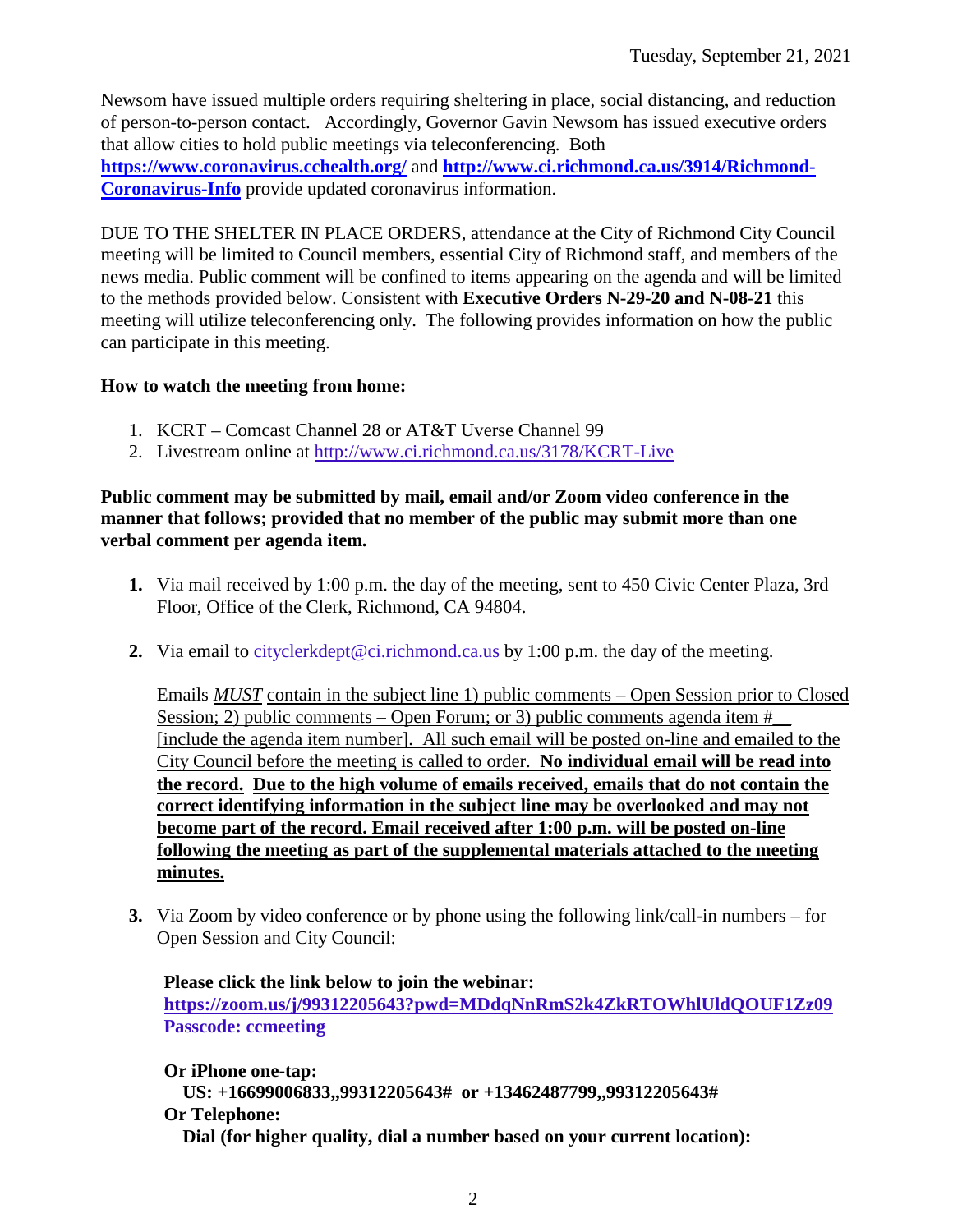#### Tuesday, September 21, 2021 **US: +1 669 900 6833 or +1 346 248 7799 or +1 253 215 8782 or +1 312 626 6799 or +1 929 205 6099 or +1 301 715 8592 Webinar ID: 993 1220 5643**

International numbers available: <https://zoom.us/u/aehrwCgISx>

a. To comment by video conference, click on the Participants button at the bottom of your screen and select the "Raise Your Hand" button to request to speak when Public Comment is being asked for. Speakers will be called upon in the order they select the "Raise Your Hand" feature. When called upon, press the unmute button. After the allotted time, you will then be re-muted.  $**$ 

b. To comment by phone, you will be prompted to "Raise Your Hand" by pressing "**\*9**" to request to speak when Public Comment is asked for. When called upon, you will be asked to unmuted by pressing \*6. After the allotted time, you will then be re-muted. Instructions of how to raise your hand by phone are available at:

[https://support.zoom.us/hc/en-us/articles/201362663 -Joining-a-meeting-by-phone.](https://support.zoom.us/hc/en-us/articles/201362663) \*\*

#### \*\***The mayor will announce the agenda item number and open public comment when appropriate. Individuals who would like to address the Council should raise their hand. The mayor will close public comment when public comment is concluded**.

**Open Forum for Public Comment:** Individuals who would like to address the City Council on matters not listed on the agenda or on items remaining on the consent calendar may do so under Open Forum.

*The City cannot guarantee that its network and/or the site will be uninterrupted. To ensure that the City Council receives your comments, you are strongly encouraged to submit your comments in writing in advance of the meeting.* 

#### **Record of all public comments:**

All public comments will be considered a public record, put into the official meeting record. All public comments will be available after the meeting as supplemental materials and will be posted as an attachment to the meeting minutes when the minutes are posted: [http://www.ci.richmond.ca.us/Archive.aspx?AMID=31.](http://www.ci.richmond.ca.us/Archive.aspx?AMID=31)

#### **Procedures for Removing Consent Calendar Items from the Consent Calendar**

Councilmembers and members of the public who wish to remove an item from the consent calendar must comply with the following procedures in order to remove an item from the consent calendar:

- 1. Telephone or email a City staff member who has knowledge of the subject matter by 2:00 p.m. on the day of meeting. Any staff member shown as an author of the agenda report for the particular item has knowledge of the subject matter and may be called.
- 2. Inform the City Clerk's Office by email at [cityclerkdept@ci.richmond.ca.us](mailto:cityclerkdept@ci.richmond.ca.us) or by phone at 510-620-6513, ext. 9, by 3:00 p.m. that they discussed the matter with staff with knowledge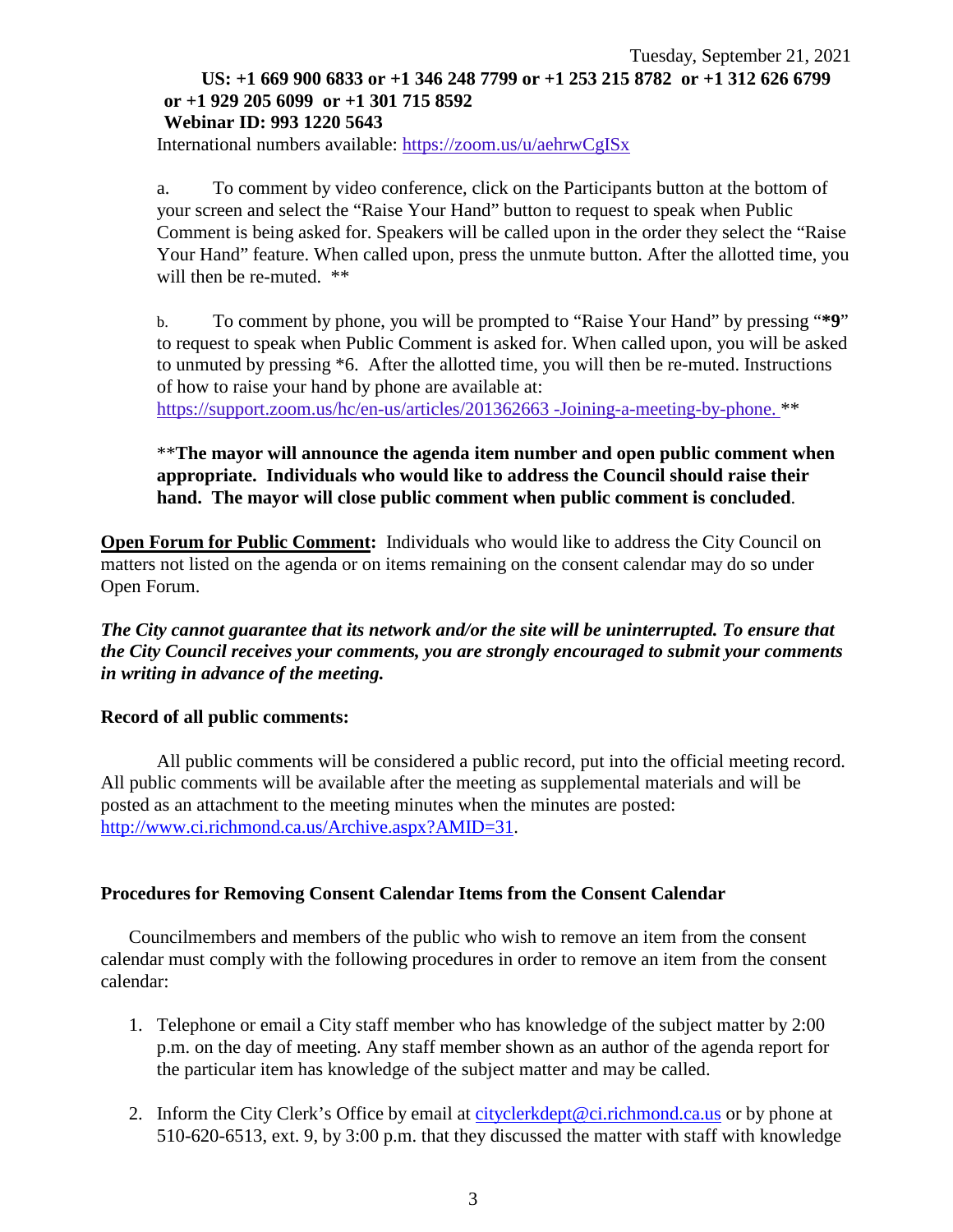Tuesday, September 21, 2021

of the subject matter and that such Councilmember or member of the public, nonetheless, desires the item to be removed from the consent calendar for discussion.

Staff will be informed by the City Clerk's Office as soon as reasonably practicable after notice of the request to remove the item from the consent calendar. Staff may attend the meeting remotely.

#### **Accessibility for Individuals with Disabilities**

Upon request, the City will provide for written agenda materials in appropriate alternative formats, or disability-related modification or accommodation, including auxiliary aids or services and sign language interpreters, to enable individuals with disabilities to participate in and provide comments at/related to public meetings. Please submit a request, including your name, phone number and/or email address, and a description of the modification, accommodation, auxiliary aid, service or alternative format requested at least two days before the meeting. Requests should be emailed to [cityclerkdept@ci.richmond.ca.us](mailto:cityclerkdept@ci.richmond.ca.us) or submitted by phone at 510-620-6513, ext. 9, or 510-620-6509. Requests made by mail to City Clerk's Office, City Council meeting, 450 Civic Center Plaza, Richmond, CA 94804 must be received at least two days before the meeting. Requests will be granted whenever possible and resolved in favor of accessibility.

#### **Effect of Advisory on In-person public participation**

During the pendency of the **Executive Orders N-29-20 and N-08-21**, the language in this Advisory portion of the agenda supersedes any language below in the meeting procedures contemplating inperson public comment.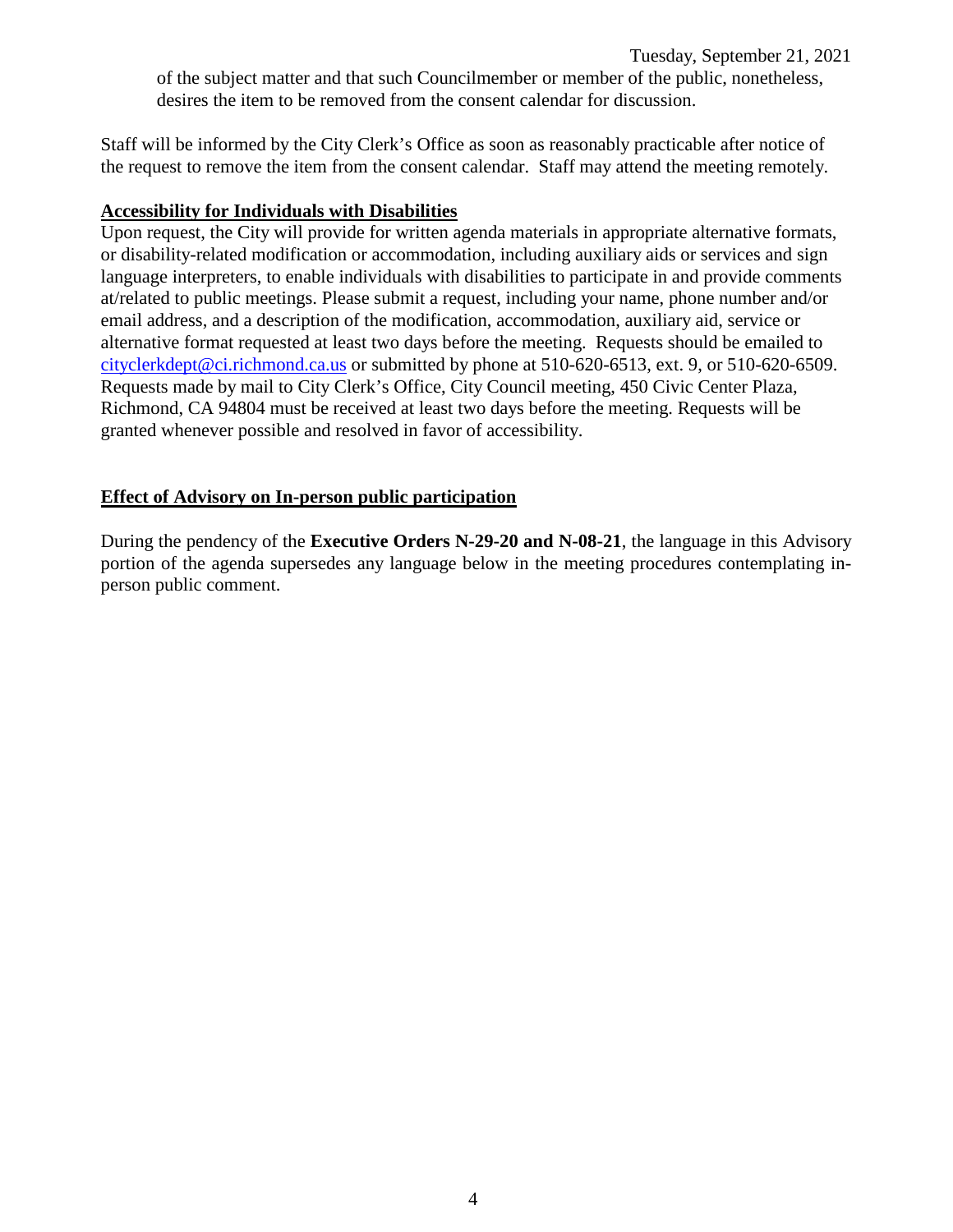# **MEETING PROCEDURES**

The City of Richmond encourages community participation at its City Council meetings and has established procedures that are intended to accommodate public input in a timely and time-sensitive way. As a courtesy to all members of the public who wish to participate in City Council meetings, please observe the following procedures:

**PUBLIC COMMENT ON AGENDA ITEMS:** Anyone who desires to address the City Council on items appearing on the agenda must complete and file a pink speaker's card with the City Clerk **prior** to the City Council's consideration of the item. Once the City Clerk has announced the item, no person shall be permitted to speak on the item other than those persons who have submitted their names to the City Clerk. Your name will be called when the item is announced for discussion. **Each speaker will be allowed up to TWO (2) MINUTES to address the City Council on NON-PUBLIC HEARING items listed on the agenda. Speakers are allowed up to THREE (3) minutes on PUBLIC HEARING items.**

**CONSENT CALENDAR:** Consent Calendar items are considered routine and will be enacted, approved or adopted by one motion unless a request for removal for discussion or explanation is received from the audience or the City Council. A member of the audience requesting to remove an item from the consent calendar that is sponsored by City staff must first complete a speaker's card and discuss the item with a City staff person who has knowledge of the subject material **prior** to filing the card with the City Clerk and **prior** to the City Council's consideration of Agenda Review. Councilmembers who request to remove an item from the consent calendar must do so during Agenda Review. An item removed from the Consent Calendar may be placed anywhere on the agenda following the City Council's agenda review.

**CONDUCT AT MEETINGS:** Richmond City Council meetings are limited public forums during which the City strives to provide an open, safe atmosphere and promote robust public debate. Members of the public, however, must comply with state law, as well as the City's laws and procedures and may not actually disrupt the orderly conduct of these meetings. The public, for example, may not shout or use amplifying devices, must submit comment cards and speak during their allotted time, may not create a physical disturbance, may not speak on matters unrelated to issues within the jurisdiction of the City Council or the agenda item at hand, and may not cause immediate threats to public safety.

**CITY HARASSMENT POLICY:** The City invites public comment and critique about its operations, including comment about the performance of its public officials and employees, at the public meetings of the City Council and boards and commissions. However, discriminatory or harassing comments about or in the presence of City employees, even comments by third parties, may create a hostile work environment, if severe or pervasive. The City prohibits harassment against an applicant, employee, or contractor on the basis of race, religious creed, color, national origin, ancestry, physical disability, medical condition, mental disability, marital status, sex (including pregnancy, childbirth, and related medical conditions), sexual orientation, gender identity, age or veteran status, or any other characteristic protected by federal, state or local law. In order to acknowledge the public's right to comment on City operations at public meetings, which could include comments that violate the City's harassment policy if such comments do not cause an actual disruption under the Council Rules and Procedures, while taking reasonable steps to protect City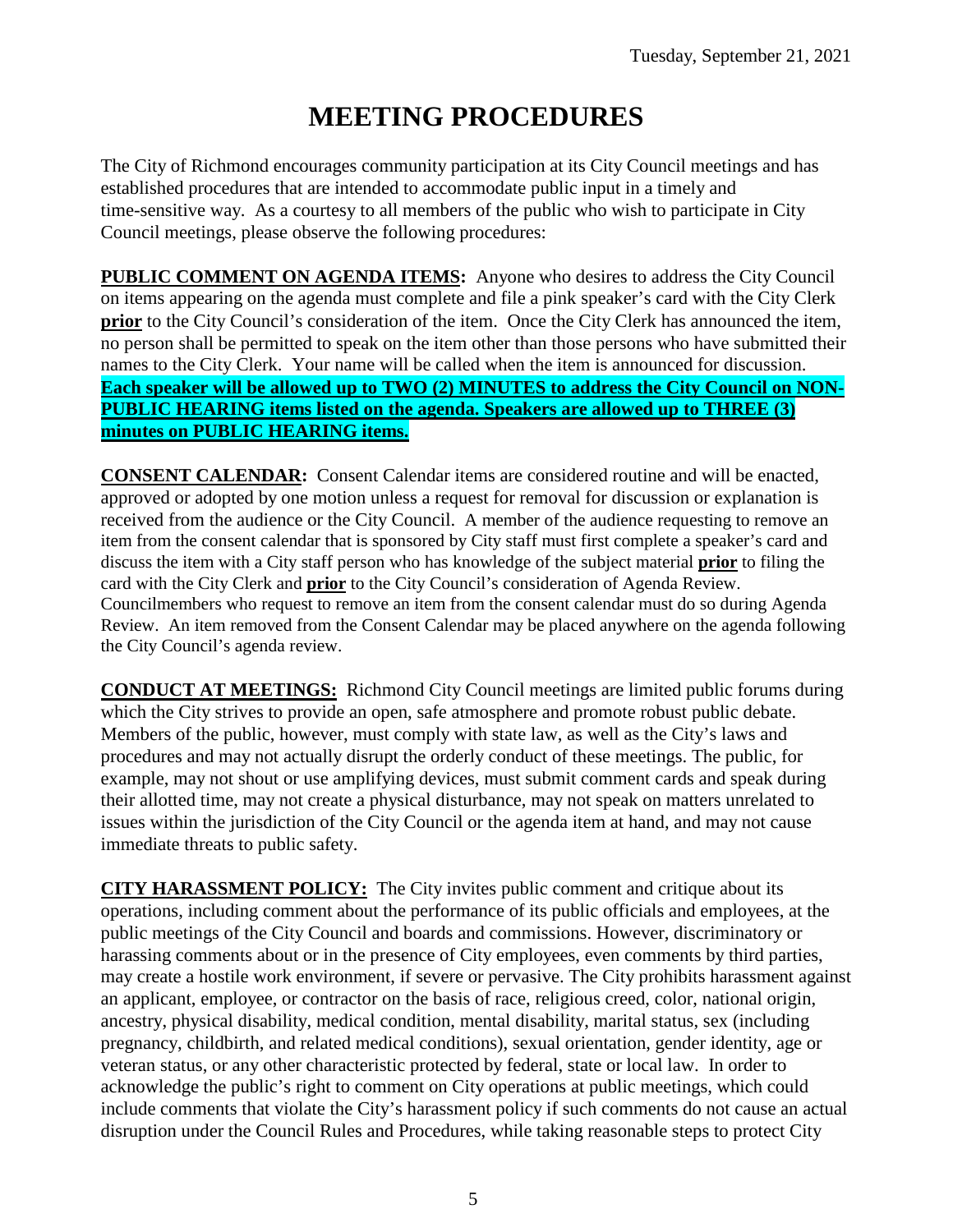employees from discrimination and harassment, City Boards and Commissions shall adhere to the following procedures. If any person makes a harassing remark at a public meeting that violates the above City policy prohibiting harassment, the presiding officer of the meeting may, at the conclusion of the speaker's remarks and allotted time: (a) remind the public that the City's Policy Regarding Harassment of its Employees is contained in the written posted agenda; and (b) state that comments in violation of City policy are not condoned by the City and will play no role in City decisions. If any person makes a harassing remark at a public meeting that violates the above City policy, any City employee in the room who is offended by remarks violating the City's policy is excused from attendance at the meeting. No City employee is compelled to remain in attendance where it appears likely that speakers will make further harassing comments. If an employee leaves a City meeting for this reason, the presiding officer may send a designee to notify any offended employee who has left the meeting when those comments are likely concluded so that the employee may return to the meeting. The presiding officer may remind an employee or any council or board or commission member that he or she may leave the meeting if a remark violating the City's harassment policy is made. These procedures supplement the Council Rules and Procedures relating to disruption of orderly conduct at Council meetings.

Any law enforcement officer on duty or whose service is commanded by the presiding officer shall be Sergeant-at-Arms of the Council meetings. He/she, or they, shall carry out all orders and instructions given by the presiding officer for the purpose of maintaining order and decorum at the Council meetings (City Council Rules of Procedure and Order Section III F, RMC Section 2.12.030).

**\*\*\*\*\*\*\*\*\*\*\*\*\*\*\*\*\*\*\*\*\*\*\*\*\*\*\*\*\*\*\*\*\*\*\*\*\*\*\*\*\*\*\*\*\*\*\*\*\*\*\*\*\*\*\*\*\*\***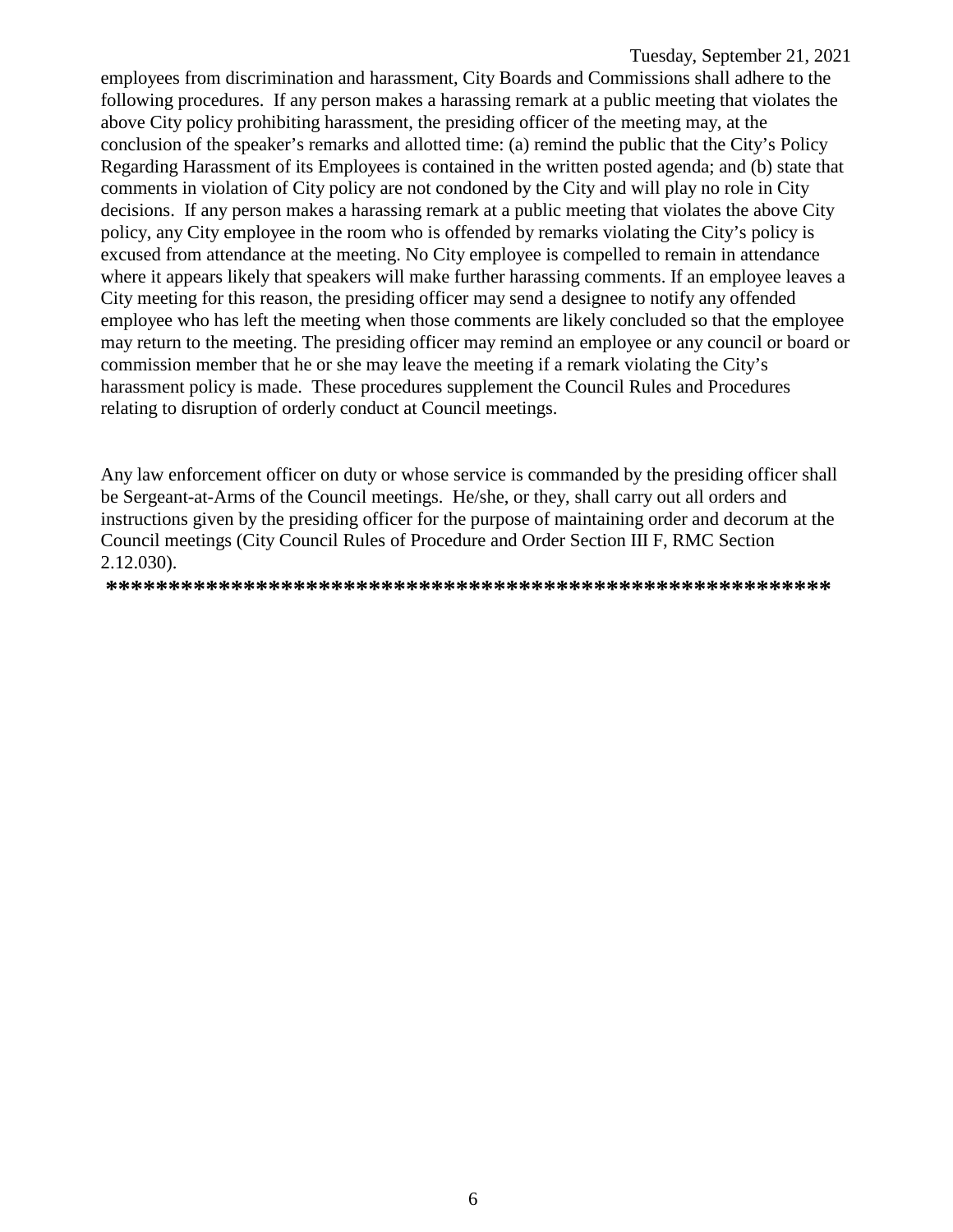## **OPEN SESSION TO HEAR PUBLIC COMMENT BEFORE CLOSED SESSION**

5:00 p.m.

#### **A. ROLL CALL**

## **CLOSED SESSION**

#### **CITY COUNCIL**

CONFERENCE WITH LEGAL COUNSEL - EXISTING LITIGATION (paragraph (1) of Subdivision [d] of Government Code Section 54956.9):

Sonia Christian v. City of Richmond, et al.

SPRAWLDEF et al. v. City of Richmond North Coast Rivers Alliance et al./Point Molate Alliance et al. v. City of Richmond

CONFERENCE WITH LEGAL COUNSEL - ANTICIPATED LITIGATION (Significant exposure to litigation pursuant to paragraph (2) of Subdivision (d) and Subdivision (e) (3) of Government Code Section 54956.9): Three cases.

In light of the California Court of Appeals' decision in Fowler v. City of Lafayette, the City Attorney's Office is attaching to this agenda two letters regarding the amended judgment and various agreements related to Point Molate. These letters provide the existing facts and circumstances for going into closed session on these items pursuant to California Government Code Section 54956.9(d)(2) and (e)(3).

#### **B. PUBLIC COMMENT BEFORE CLOSED SESSION**

#### **C. ADJOURN TO CLOSED SESSION**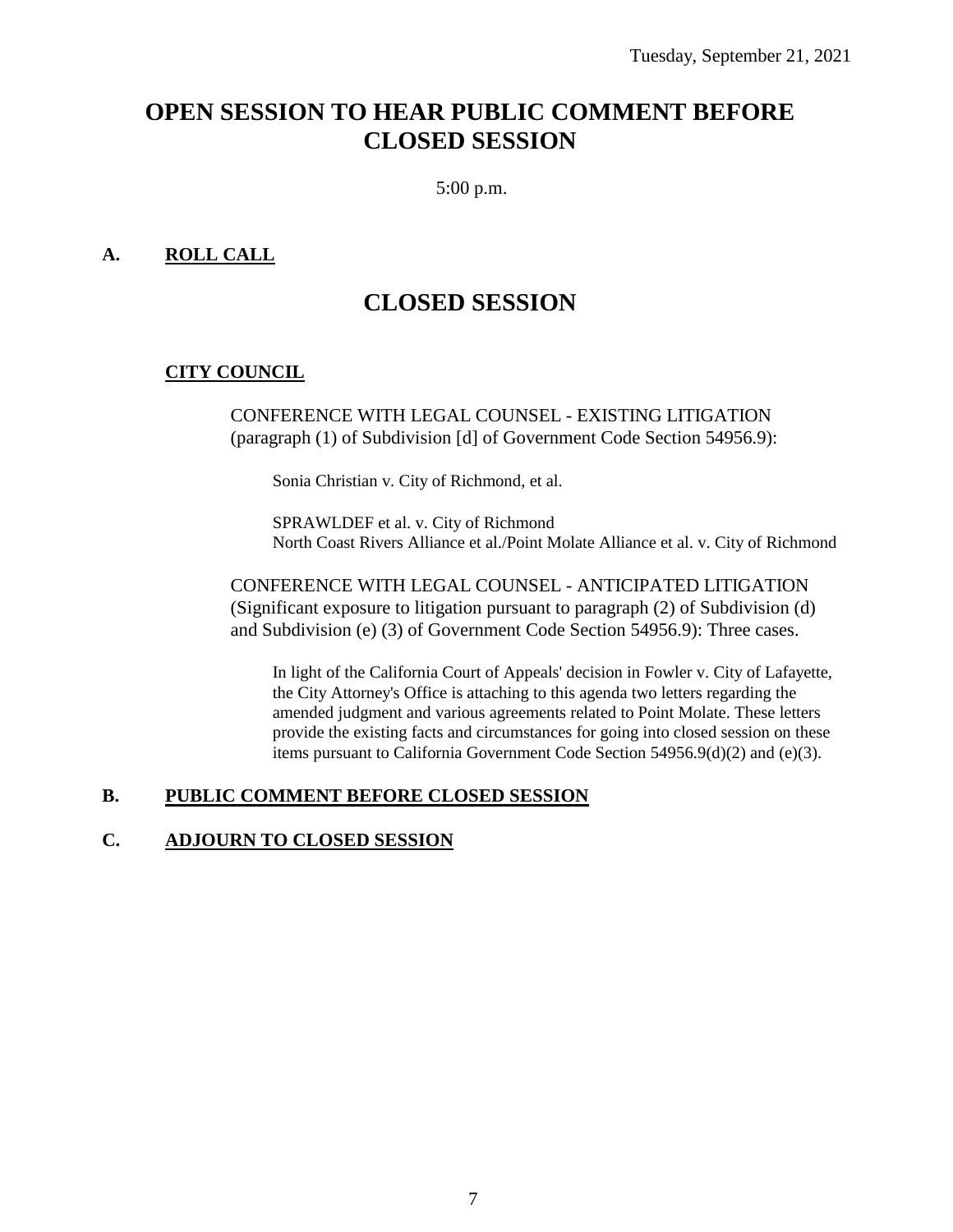## **SPECIAL MEETING OF THE RICHMOND HOUSING AUTHORITY**

### 6:25 p.m.

#### **A. ROLL CALL**

**B. PUBLIC COMMENT INSTRUCTIONAL VIDEO**

#### **C. STATEMENT OF CONFLICT OF INTEREST**

#### **D. AGENDA REVIEW**

#### **E. HOUSING AUTHORITY CONSENT CALENDAR**

**E-1.** APPROVE the minutes of the July 27, 2021, Special Richmond Housing Authority meeting - City Clerk's Office (Pamela Christian 620-6513).

#### **F. HOUSING AUTHORITY AS A WHOLE**

**F-1.** ADOPT a resolution designating McCormack Baron Salazar and Richmond Neighborhood Housing Services as the preferred development team for the redevelopment and operation of Nystrom Village; AUTHORIZE the executive director of the Richmond Housing Authority (RHA) to negotiate an Exclusive Right to Negotiate Agreement (ERNA) for the redevelopment and operation of Nystrom Village with a term not to exceed ninety (90) days with an option for two mutually approved extensions of not more than thirty (30) days each - Richmond Housing Authority (Shasa Curl/Nannette Beacham 510-621-1300).

#### **G. ADJOURNMENT**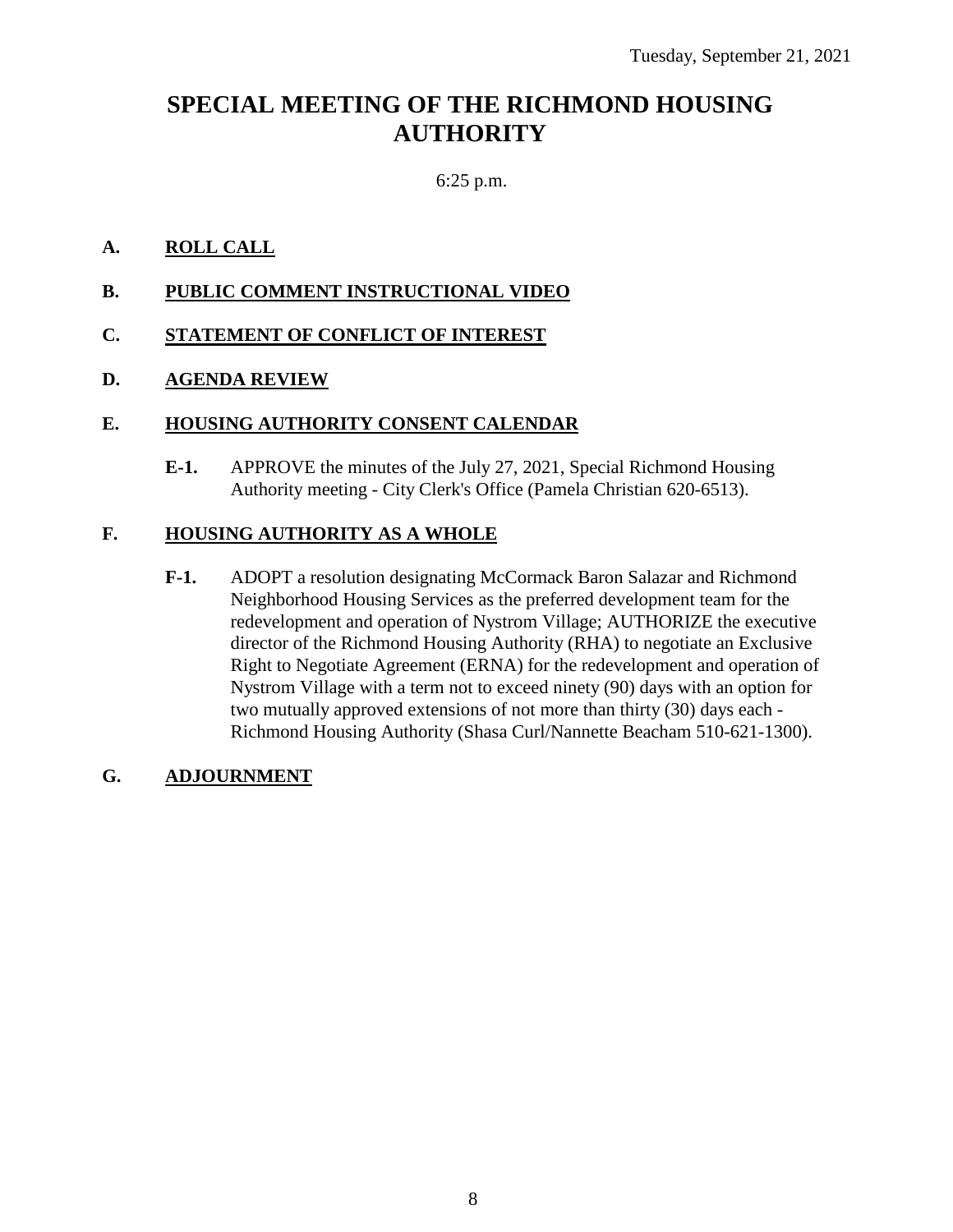## **REGULAR MEETING OF THE RICHMOND CITY COUNCIL**

6:30 p.m.

#### **A. ROLL CALL**

- **B. STATEMENT OF CONFLICT OF INTEREST**
- **C. AGENDA REVIEW**
- **D. REPORT FROM THE CITY ATTORNEY OF FINAL DECISIONS MADE DURING CLOSED SESSION**
- **E. REPORT FROM THE CITY MANAGER**
- **F. RECENT CRIME REPORT FROM POLICE CHIEF**
- **G. ABATEMENT REPORT FROM THE PUBLIC WORKS DIRECTOR**
- **H. OPEN FORUM FOR PUBLIC COMMENT**

#### **I. CITY COUNCIL CONSENT CALENDAR**

- **I-1.** APPROVE a sole source contract with Stryker to provide maintenance, software updates, diagnostics, and certain repairs for emergency medical equipment used by the Fire Department, for a total amount not to exceed \$46,267.20 through August 31, 2024 - Fire Department (Interim Chief Michael E. Smith 510-307- 8041).
- **I-2.** APPROVE the sole source purchase of annual software maintenance from Zoll Data Systems, Inc. for the Fire Department's Records Management System for a period of three years, October 1, 2021, through September 30, 2024, in an amount not to exceed \$31,776 - Fire Department (Interim Chief Michael E. Smith 510-307-8041).
- **I-3.** ADOPT a resolution authorizing the issuance of a task authorization to Veolia Water to manage (on behalf of the City) a subcontract with Bay Hawk, Inc. for Emergency On-Call Repairs to the sanitary and/or storm sewer collection systems in amount not to exceed \$825,000 [total annual repairs not to exceed \$750,000 with 10 percent mark-up of \$75,000]. This is a two-year contract with two (2) one-year options to renew - Public Works Department (Joe Leach 510- 620-5478).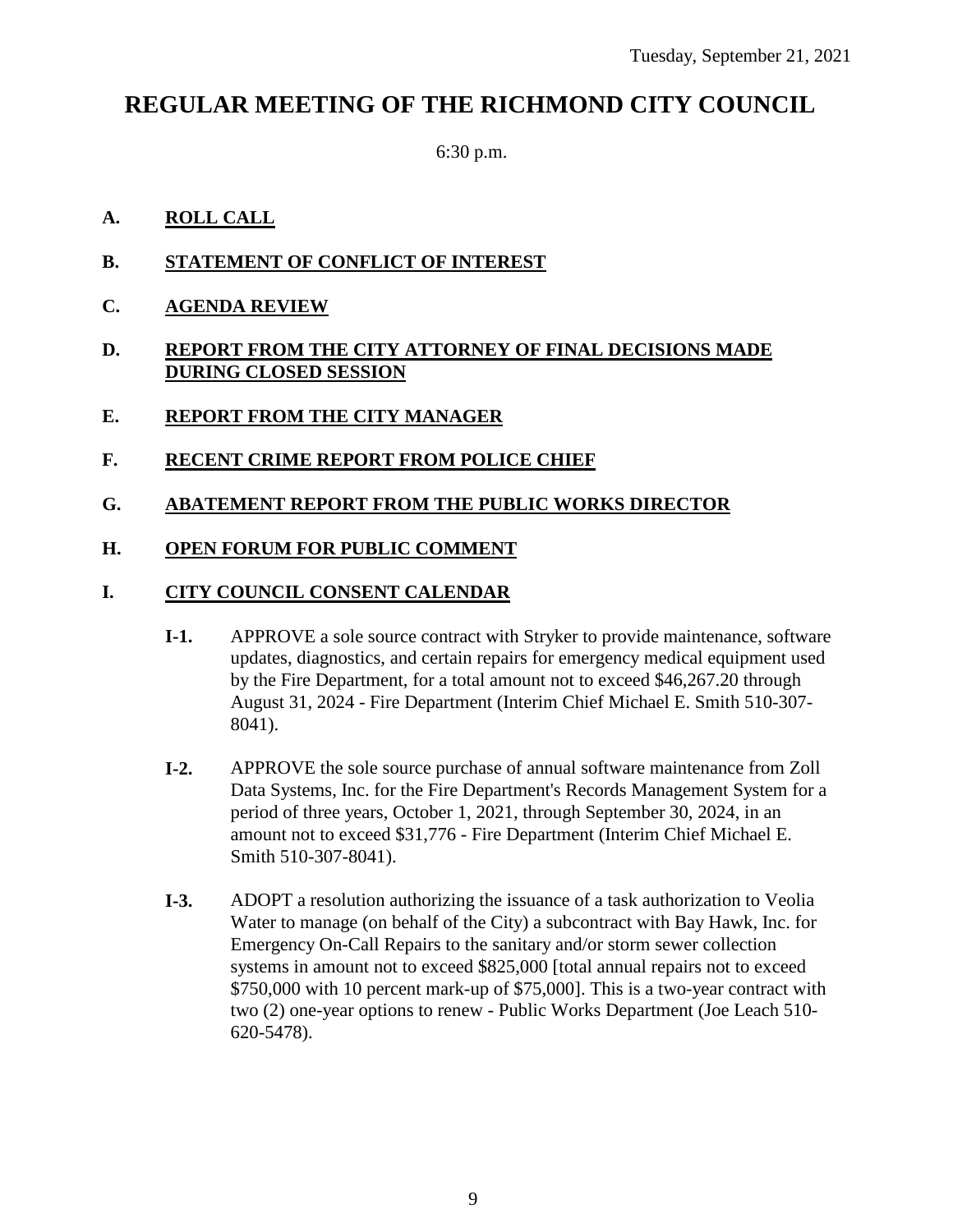- **I-4.** APPROVE the Omnia Partners contract with Herc Rentals Inc. and Sunbelt Rentals, Inc. and Cresco Equipment Rentals piggyback contract with the City and County of San Francisco for equipment and vehicle rentals to supplement Public Works' equipment and vehicle needs in an amount not to exceed \$270,000 per year for three (3) years with an option to extend for two (2) additional years at \$180,000 per year - Public Works Department (Joe Leach 510-620-5478).
- **I-5.** APPROVE an amendment to the contract with Future Ford to include vehicle repairs on Fire Department truck #466 in an amount not to exceed \$19,000 - Public Works Department (Joe Leach 510-620-5478).
- **I-6.** APPROVE the purchase of 823 Ohio Avenue for expansion of the Harbour 8 Park in an amount not to exceed \$195,000 - Public Works Department (Joe Leach 510-620-5478/Greg Hardesty 510-620-6920).
- **I-7.** APPROVE a contract with Arborist Now, in an amount not to exceed \$13,800, for removal of eleven dead pine trees behind 5574 Amend Road. The contract term will be from September 15, 2021, to December 31, 2021 - Public Works Department (Joe Leach 510-620-5478/Greg Hardesty 510-620-6920).
- **I-8.** ADOPT a resolution authorizing the city manager to execute an emergency contract with Bay Hawk, Inc., to demolish the City-owned building located at 824 Macdonald Avenue, in an amount not to exceed \$100,000 - Public Works Department (Joe Leach 510-620-5478/Tawfic Halaby 510-621-1612).
- **I-9.** ACCEPT and APPROPRIATE a \$1,000 grant award from the Coalition for Clean Air, to fund the annual community bike ride event and related activities - Community Services - Transportation Division (LaShonda White/Denee Evans 510-621-1718).
- **I-10.** ACCEPT and APPROPRIATE the \$27,535 grant award from CalRecycle's Beverage Container Recycling City/County Payment into the City of Richmond's Environmental and Health Initiatives Division- City Manager's Office (Shasa Curl/Samantha Carr 510-620-6512).
- **I-11.** ADOPT a resolution to ACCEPT and APPROPRIATE into the Employment and Training Division Fiscal Year 2021-2022 budget \$1,043,164 in Federal, foundation, and local grant funds received from the U.S. Department of Labor, the Y & H Soda Foundation, and the Richmond Fund for Children and Youth - Library and Community Services Department (LaShonda White/Jim Nantell 510- 307-8062).
- **I-12.** APPROVE a contract amendment with Tactical K9 LLC, to provide K-9 maintenance training in an amount not to exceed an additional \$57,000 over a two-year term, \$28,500 per year, from January 2022 through December 2023. The original contract began May 1, 2020, and will now terminate December 31, 2023 - Police Department (Chief Bisa French 510-620-6640).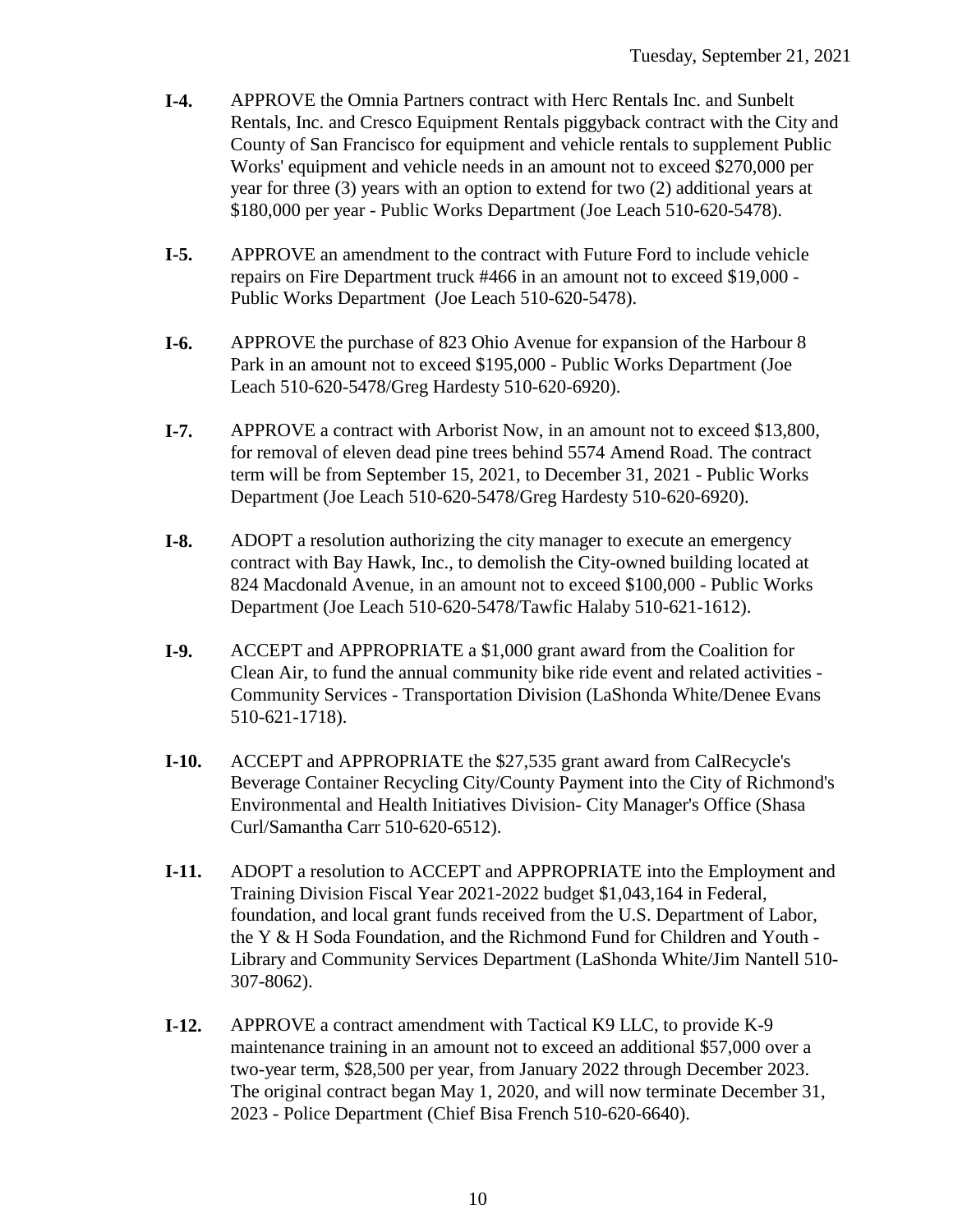- **I-13.** ADOPT a resolution authorizing the city manager, or designee, to enter into a Maintenance Agreement with Caltrans. The City of Richmond will be responsible for maintaining the signage and striping improvements that are installed at the intersection of Harbour Way South and Hoffman Boulevard as shown in Exhibit B - Public Works Department (Joe Leach 510-620- 5478/Patrick Phelan 510-307-8111).
- **I-14.** APPROVE a contract with Owen Equipment for the purchase of one (1) Vactor Model 2100i with Hydro-Excavation Package in the amount of \$529,683.81 and one (1) Vactor Model 2100i without Hydro-Excavation Package in an amount of \$525,223.68 for a total purchase price not to exceed \$1,054,907.49 - Public Works (Joe Leach 510-620-5478/Mary Phelps 510-621-1269).
- **I-15.** DIRECT staff to contact Pacific Gas & Electric and the California Public Utilities Commission to request that each of them make a presentation to City Council in October or November 2021 to report their plans for repairing their infrastructure in Richmond to avoid frequent outages that have often lasted as long as 30+ hours - Councilmember Gayle McLaughlin (510- 620-6636)
- **I-16.** ADOPT an ordinance (second reading) repealing Chapter 11.44 (Kite Flying), Chapter 11.60 (Minors) and Chapter 11.64 (Smoking on Motor Coaches) of the Richmond Municipal Code - Office of the Mayor (Mayor Tom Butt 510-620- 6503).
- **I-17.** APPROVE the minutes of the August 24, 2021, Special Meeting of the City Council - City Clerk's Office (Pamela Christian 510-620-6513).

### **J. ORDINANCES**

**J-1.** INTRODUCE an ordinance (first reading) adding Chapter 9.59 to the Richmond Municipal Code (RMC), which prohibits the addition of new natural gas infrastructure in the City of Richmond, in connection with any: 1) newly constructed buildings; or 2) substantially rehabilitated buildings upgraded with public funds. The only exceptions to this natural gas ban on new construction are for infeasibility or for the public interest. "Infeasibility" is narrowly defined as the situation where there is no physically feasible way to construct the building and remain in compliance with the Energy Code. The "Public Interest" exception is limited to "minimally necessary and specifically tailored" exceptions that are found to serve the public interest. The ordinance would take effect on January 1, 2022 - Councilmember Eduardo Martinez (510-620-6593)